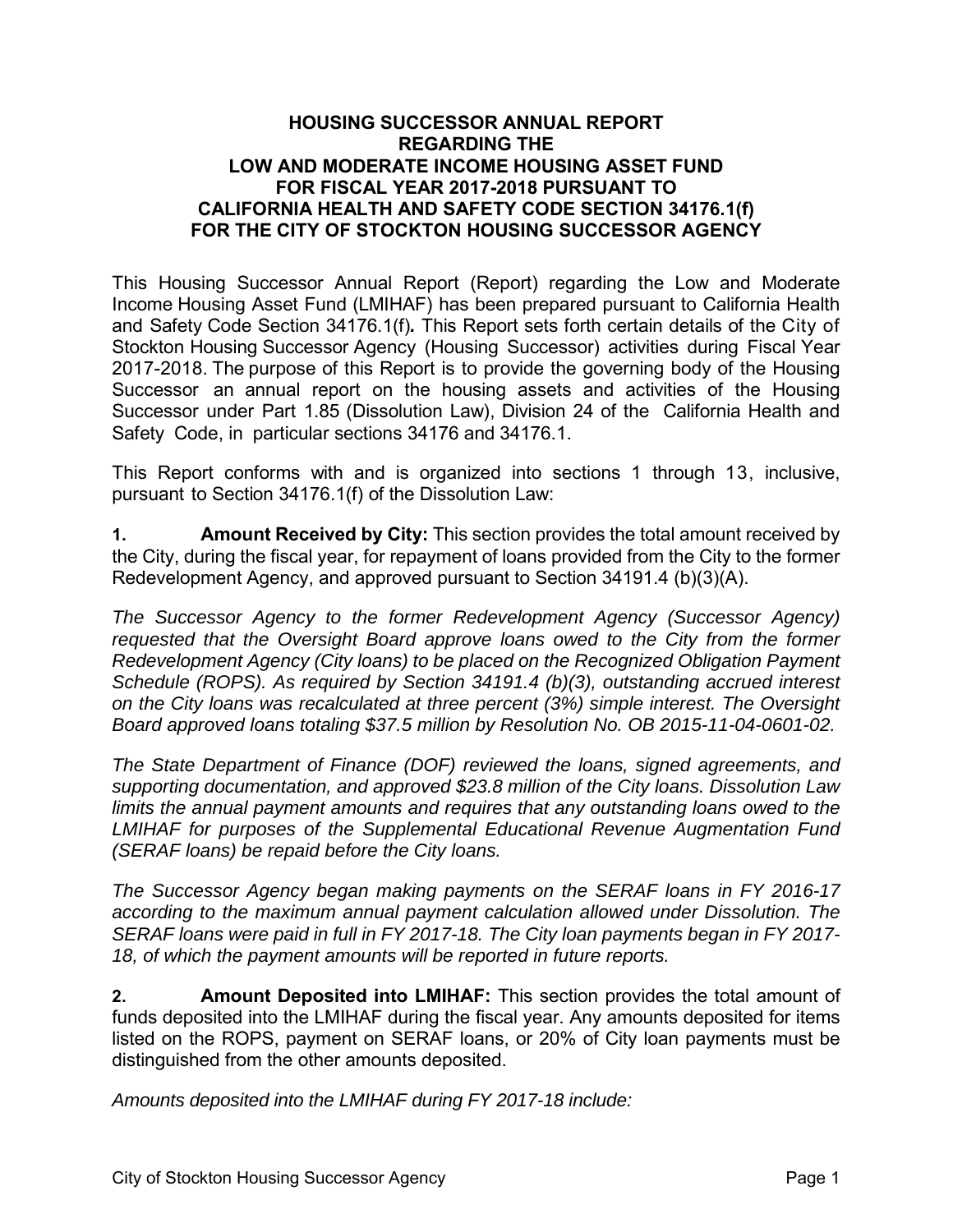*\$617,862 for SERAF loan payments. The SERAF loan payments were approved on ROPS 17-18. The remaining balance of \$617,861 was paid in full in FY 2017- 18.* 

*\$1,796,288 for City loan payments. Of the total City loan payment amount, 20% (\$359,258) was transferred to the LMIHAF in FY 2017-18.* 

**3. Ending Balance of LMIHAF:** This section provides a statement of the balance in the LMIHAF as of the close of the fiscal year. Any amounts deposited for items listed on the ROPS must be distinguished from the other amounts deposited.

*At the close of Fiscal Year 2017-18, the ending balance in the LMIHAF was \$2,153,083. The balance includes cash and investments. No funds were held for items listed on the ROPS. The available cash has been committed to housing projects.* 

**4. Description of Expenditures from LMIHAF:** This section provides a description of the expenditures made from the LMIHAF during the Fiscal Year. The expenditures are to be categorized.

*Expenditures for one housing project, Medici Artist Lofts, totaled \$750,000 in Fiscal Year 2017-18. Staff and project related costs totaled \$1,339.* 

**5. Statutory Value of Assets Owned by Housing Successor:** This section provides the statutory value of real property owned by the Housing Successor, the value of loans and grants receivables, and the sum of these two amounts.

Under the Dissolution Law and for purposes of this Report, the "statutory value of real property" means the value of properties formerly held by the former redevelopment agency as listed on the housing asset transfer schedule approved by the Department of Finance as listed in such schedule under Section 34176(a)(2), the value of the properties transferred to the Housing Successor pursuant to Section 34181(f), and the purchase price of property purchased by the Housing Successor. Further, the value of loans and grants receivable is included in the reported assets held in the LMIHAF.

*The following provides the statutory value of assets owned by the Housing Successor.* 

|                                                | Fiscal Year 2017-18 |
|------------------------------------------------|---------------------|
| <b>Statutory Value of Real Property</b>        | \$295,000           |
| Value of Loans and Grants Receivable, (P&I)    |                     |
| Loans to property owners                       | \$61,958,486        |
| Loan to Waterfront                             | \$1,106,580         |
| <b>Total Value of Housing Successor Assets</b> | \$63,360,066        |

**6. Description of Transfers:** This section describes transfers, if any, to another housing successor agency made in previous fiscal year(s), including whether the funds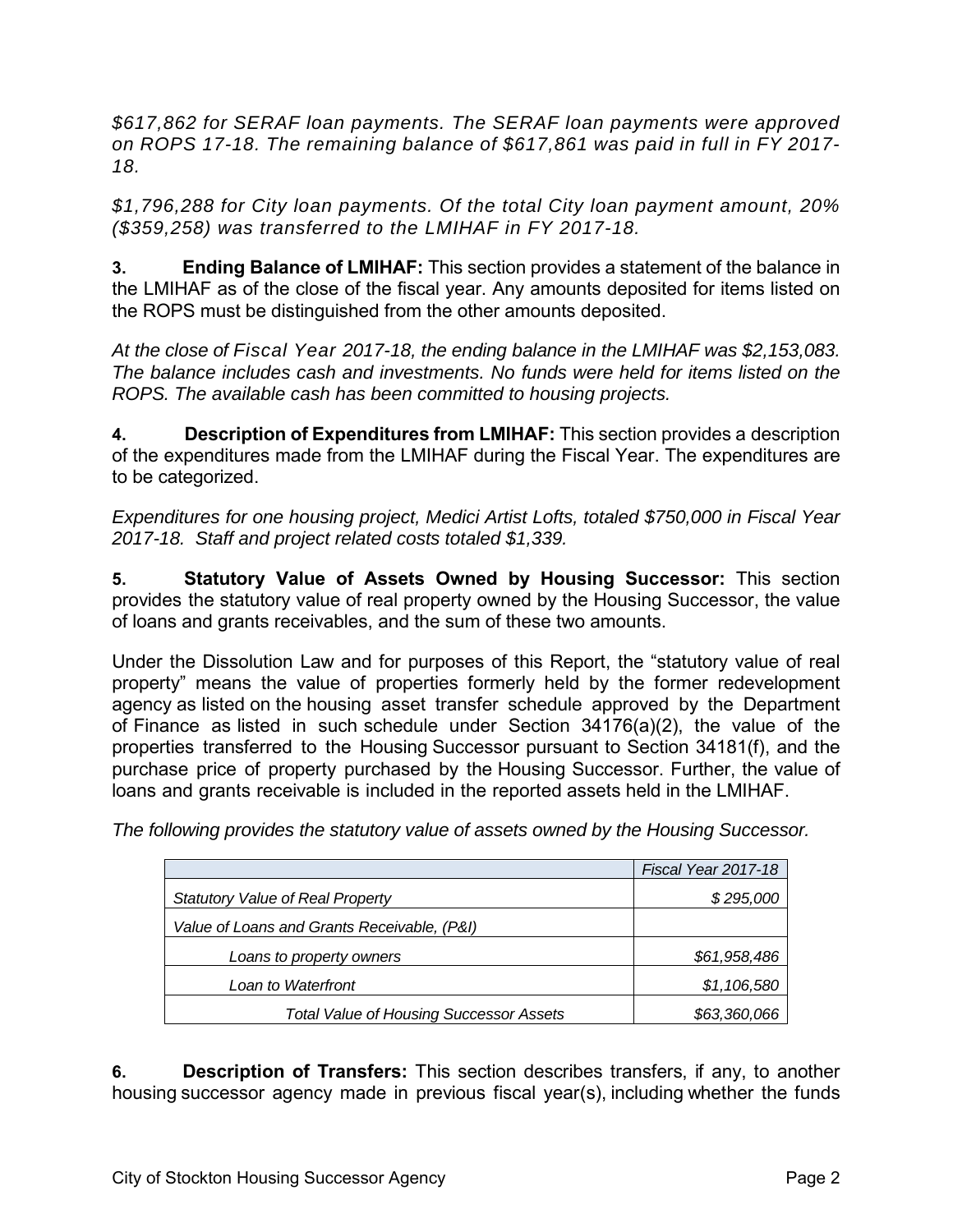are unencumbered and the status of projects, if any, for which the transferred LMIHAF will be used. The sole purpose of the transfers must be for the development of transit priority projects, permanent supportive housing, housing for agricultural employees or special needs housing.

*The Housing Successor did not make any LMIHAF transfers to other Housing Successor(s) under Section 34176.1(c) (2) during Fiscal Year 2017-18.*

**7. Project Descriptions:** This section describes any project for which the Housing Successor receives or holds property tax revenue pursuant to the ROPS and the status of that project.

*The Housing Successor does not receive or hold property tax revenue for any housing projects.* 

**8. Status of Compliance with Section 33334.16:** This section provides a status update on compliance with Section 33334.16 for interests in real property acquired by the former redevelopment agency prior to February 1, 2012.

With respect to interests in real property acquired by the former redevelopment agency *prior* to February 1, 2012, the time periods described in Section 33334.16 shall be deemed to have commenced on the date that the Department of Finance approved the property as a housing asset in the LMIHAF; thus, as to real property acquired by the former redevelopment agency now held by the Housing Successor in the LMIHAF, the Housing Successor must initiate activities consistent with the development of the real property for the purpose for which it was acquired within five years of the date the DOF approved such property as a housing asset.

*The following provides a status update on the real property or properties housing asset(s) that were acquired prior to February 1, 2012 and compliance with five-year period for initiating development activities:* 

| <b>Address of Property</b>  | Date of<br>Acquisition* | <b>Deadline</b> | <b>Status of Housing Successor Activity</b>                                     |
|-----------------------------|-------------------------|-----------------|---------------------------------------------------------------------------------|
| 530 East Lafayette Street   | 9/5/2012                | 9/5/2017        | The properties were unable to be                                                |
| 534 East Lafayette Street   | 9/5/2012                | 9/5/2017        | developed by the deadline, and are<br>currently in escrow. Net proceeds will be |
| 311 South American Street   | 9/5/2012                | 9/5/2017        | deposited in the LMIHAF and used for                                            |
| 411 South Stanislaus Street | 9/5/2012                | 9/5/2017        | affordable housing purposes.                                                    |
| 548 East Lafayette Street   | 9/5/2012                | 9/5/2017        |                                                                                 |

*\*The State Department of Finance (DOF) approved the Housing Assets Transfer Form on September 5, 2012.* 

**9. Description of Outstanding Obligations under Section 33413:** This section describes the outstanding inclusionary and replacement housing obligations, if any, under Section 33413 that remained outstanding prior to dissolution of the former redevelopment agency as of February 1, 2012 along with the Housing Successor's progress in meeting those prior obligations, if any, of the former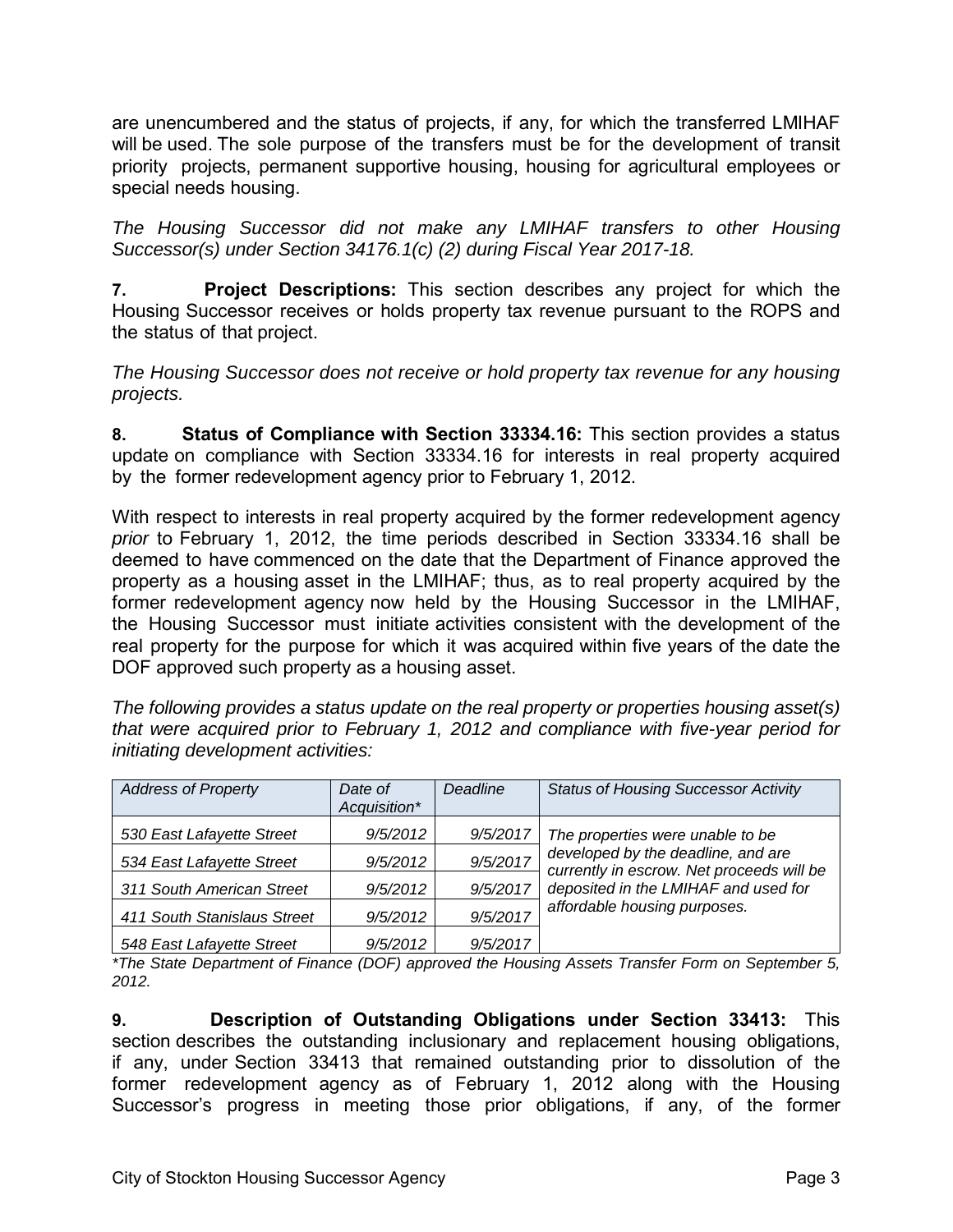redevelopment agency and how the Housing Successor's plans to meet unmet obligations, if any.

*Replacement Housing: According to the 2010-2014 Redevelopment Agency Five Year Implementation Plan for the former redevelopment agency, no replacement housing obligations were transferred to the Housing Successor. The former redevelopment agency's 2010-2014 Implementation Plan is posted on the City's website at http://www.stocktongov.com/government/departments/econDev/redev.html.* 

*There were no additional projects that incurred replacement obligations between the date the plan was written (December 2009) and the dissolution of the former redevelopment agency on February 1, 2012.* 

*Inclusionary/Production Housing: According to the Implementation Plan for the former redevelopment agency, no inclusionary/production housing obligations were transferred to the Housing Successor. The former redevelopment agency's 2010-2014 Implementation Plan is posted on the City's website at http://www.stocktongov.com/government/departments/econDev/redev.html.* 

*The former Redevelopment Agency incurred an obligation of 50 production units between the date the plan was written (December 2009) and Dissolution (February 2012). During this same period, the former Redevelopment Agency and the City financially assisted housing developers to produce or rehabilitate 333 affordable units.* 

*Since dissolution, through Fiscal Year 2017-18, the Housing Successor and the City financially assisted housing developers to produce or rehabilitate 342 affordable units within the City.* 

**10. Income Test:** This section provides the information required by Section 34176.1(a)(3)(B), or a description of expenditures by income restriction for a five-year period, with the period beginning January 1, 2014 and whether the statutory thresholds have been met. However, reporting of the Income Test is not required until 2019.

*There is nothing to report at this time.*

**11. Senior Housing Test:** This section provides the percentage units of deedrestricted rental housing restricted to seniors and assisted individually or jointly by the Housing Successor, its former Redevelopment Agency, and its host jurisdiction within the previous ten years in relation to the aggregate number of units of deed-restricted rental housing assisted individually or jointly by the Housing Successor, its former Redevelopment Agency and its host jurisdiction within the same time period. For this Report the ten-year period reviewed is July 1, 2007 through July 1, 2017.

*The following provides the Housing Successor's Senior Housing Test- Reporting requirements for Implementation Plans pursuant to CRL Section 33490 (a)(2)(C)(iv):*